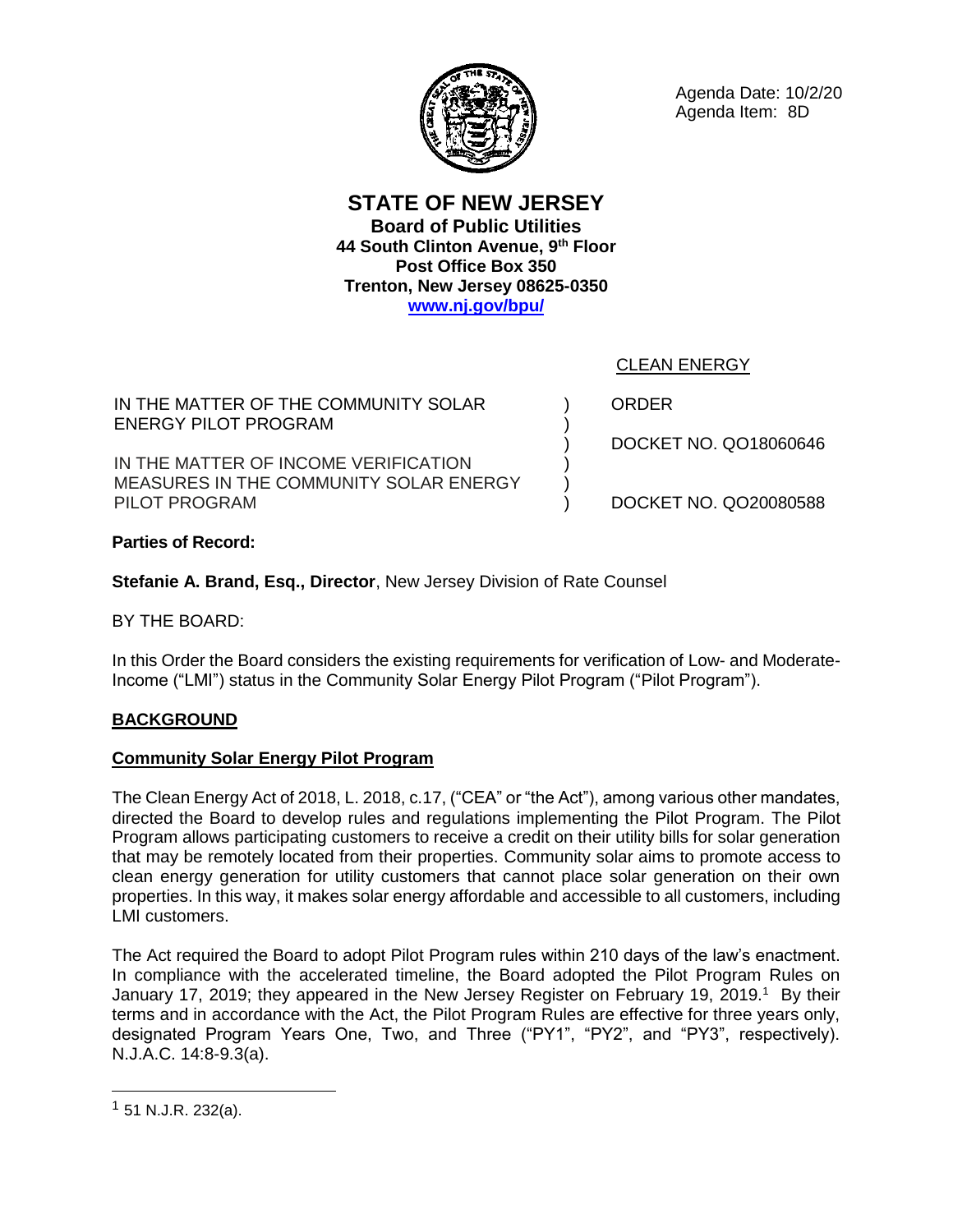# **Low- and Moderate-Income Access**

The Act requires that the Pilot Program rules and regulations establish "access to solar energy projects for low and moderate income customers."<sup>2</sup> The Pilot Program has a particular focus on promoting access for LMI ratepayers, defined in the Pilot Program Rules as households with total gross income at or below 80% of the median income ("moderate-income household"), or adjusted gross income at or below of 200% of the Federal poverty level ("low-income household").<sup>3</sup> The Pilot Program rules require that at least 40% of the annual capacity limit be allocated to LMI projects; these projects, in turn, are defined as those for which at least 51% of the project capacity is allocated to LMI subscribers. 4

The emphasis on access for LMI customers was also reflected in the evaluation criteria adopted by the Board to score the applications received in PY1. Thirty (30) out of one hundred and five (105) possible points were allocated to "low- and moderate-income and environmental justice inclusion," which was the highest number of points allocated to a single evaluation category.<sup>5</sup>

The application period for PY1 ran from April 9, 2019 through September 9, 2019, and conditional approvals were awarded by the Board at its December 20, 2019 agenda meeting. As a result of the evaluation criteria and the highly competitive applications received for PY1, all of the applications granted conditional approval by the Board in the December 2019 Order are LMI projects. The 45 conditional approvals total just under 78 MWdc ("PY1 Projects"). December 2019 Order at 7.

The Pilot Program Rules at N.J.A.C. 14:8-9.8(d) enumerate the documentation required to confirm a subscriber's status as an LMI customer. Unless a community solar pilot project is sited on government-owned property, and is serving LMI subscribers living on that property, subscribers to a PY1 Project must be individually qualified as LMI customers for the purposes of the Pilot Program. The current Pilot Program Rules specify those documents sufficient to serve for qualification: i) Proof of participation in LIHEAP, Universal Service Fund, Comfort Partners, and/or the Lifeline Utility Assistance Program, or ii) copies of the first and second pages of the would-be subscriber's previous three years' Federal income tax returns. Id. Affordable housing providers may also qualify as LMI subscribers under certain circumstances.

# **Stakeholder Feedback**

On July 9, 2020, the Board issued a request for comments regarding lessons learned from PY1. The first six questions focused on measures to improve equity and the inclusion of LMI households. They explored ideas such as easing the process for validating LMI status, allowing an "opt-out" method of subscriber enrollment that does not require affirmative consent from subscribers, leveraging existing low-income programs and partnerships with local community organizations, and improving access for master-metered housing.

 $\overline{a}$ 

<sup>2</sup> N.J.S.A. 48:3-87.11(b)(7).

<sup>3</sup> N.J.A.C. 14:8-9.2.

<sup>4</sup> N.J.A.C. 14:8-9.4(e) and N.J.A.C. 14:8-9.8(b).

<sup>&</sup>lt;sup>5</sup> In re The Community Solar Energy Pilot Program, BPU Docket. No. QO18060646, Order dated December 20, 2019 ("December 2019 Order"), at 3.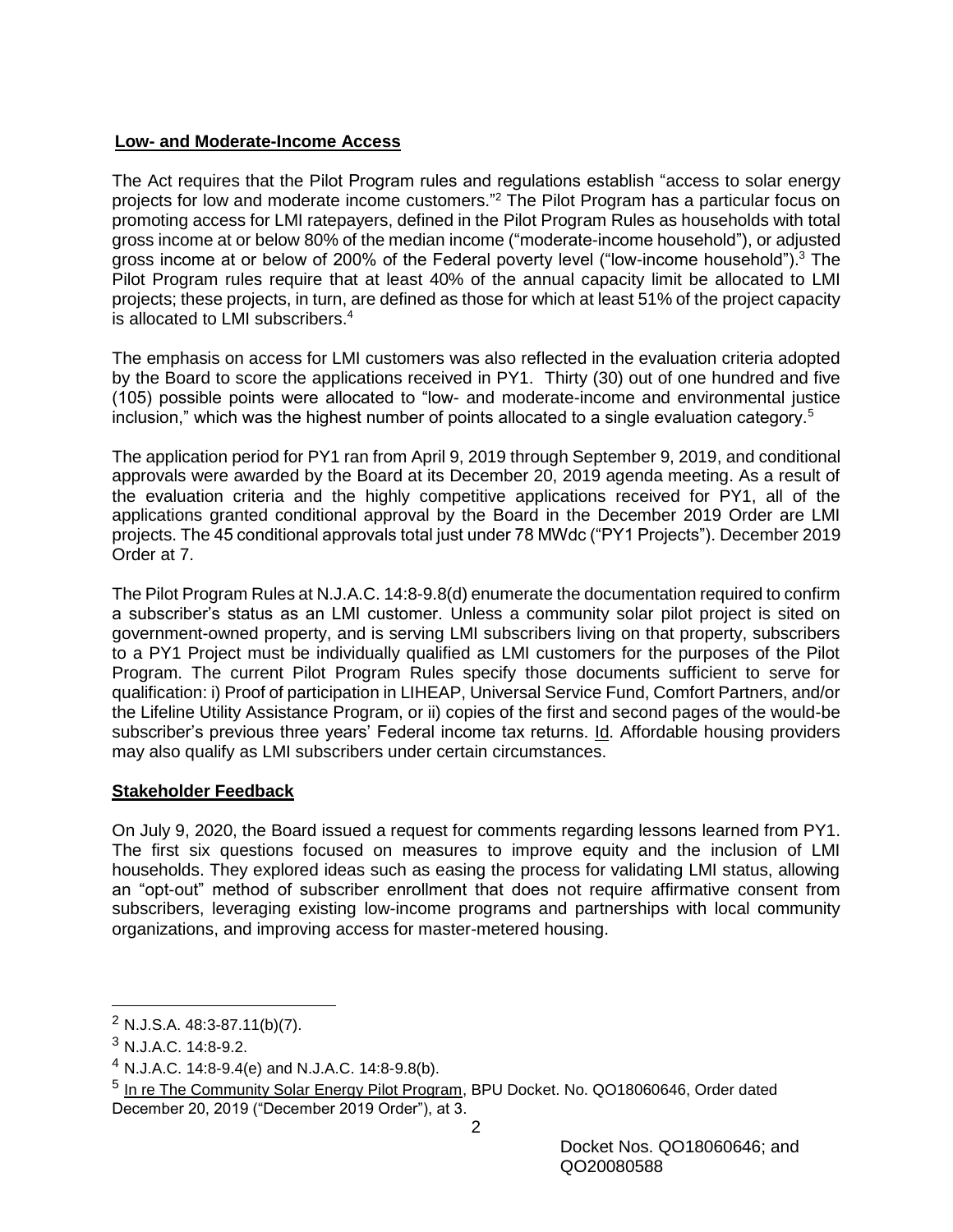Staff received varied responses. Of specific relevance to this Order, many stakeholders recommended amending the income verification methods described above for confirming an individual subscriber's eligibility as an LMI subscriber. Stakeholders indicated that the requirement to provide federal income tax returns is overly burdensome, and presents a high barrier to enrollment for LMI households. It also presents complications for subscriber organizations that may not be equipped to receive and hold such sensitive information. Stakeholders also commented that as LMI subscribers do not receive any additional benefit through the Community Solar Pilot Program compared to non-LMI subscribers, the existing verification requirements place an unfair burden on LMI households.

# **Rule Proposal**

On the basis of its experience with the first year of the Pilot Program, as well as the stakeholder feedback provided, Staff recommended that the Board approve Pilot Program rule amendments ("Rule Proposal") designed to make use of the lessons learned to improve the implementation of and access to the Pilot Program. Among the proposed modifications is the addition of alternative means of verifying LMI eligibility.

# **STAFF RECOMMENDATION**

As the description above indicates, the Pilot Program was implemented quickly and is evolving rapidly. The lessons learned from less than one year of experience are already being put forward as a Rule Proposal. The Pilot Program Rules are designed to be flexible. Staff anticipates that if adopted, the Rule Proposal will make the Pilot Program significantly more responsive to the unique needs of the LMI customers it serves.

PY1 projects will not benefit from the Rule Proposal due to the schedule of the rulemaking process. Staff is concerned that the existing requirement that any would-be subscriber must either prove participation in one of four energy assistance programs or else provide three years of tax returns will unnecessarily burden PY1 subscriber organizations and their would-be subscribers. Ultimately, this burden will restrict access to the very customers the Pilot Program is intended to help.

Staff, therefore, recommends that the Board use its authority to waive the existing requirement that any customer that does not participate in LIHEAP, Universal Service Fund, Comfort Partners, or the Lifeline Utility Assistance Program must provide three years of tax returns. Only the fortyfive projects approved for PY1 by the December 2019 Order would be affected by such action. Staff further recommends that PY1 applicants be directed to review the Rule Proposal for examples of alternative financial documentation to demonstrate LMI verification in lieu of three years of tax returns.

# **FINDINGS AND DISCUSSION**

The Board is "particularly interested in ensuring that LMI customers are able to access community solar.<sup>"6</sup> For this reason, the Board gives great weight to Staff's statement that experience with PY1 of the Pilot Program has demonstrated that LMI eligibility verification requirements in the existing rules have proven to be more onerous than was anticipated or intended. The Board gives

<sup>&</sup>lt;sup>6</sup> In re The Community Solar Energy Pilot Program, BPU Docket. No. QO18060646, Order dated March 29, 2019 at 1.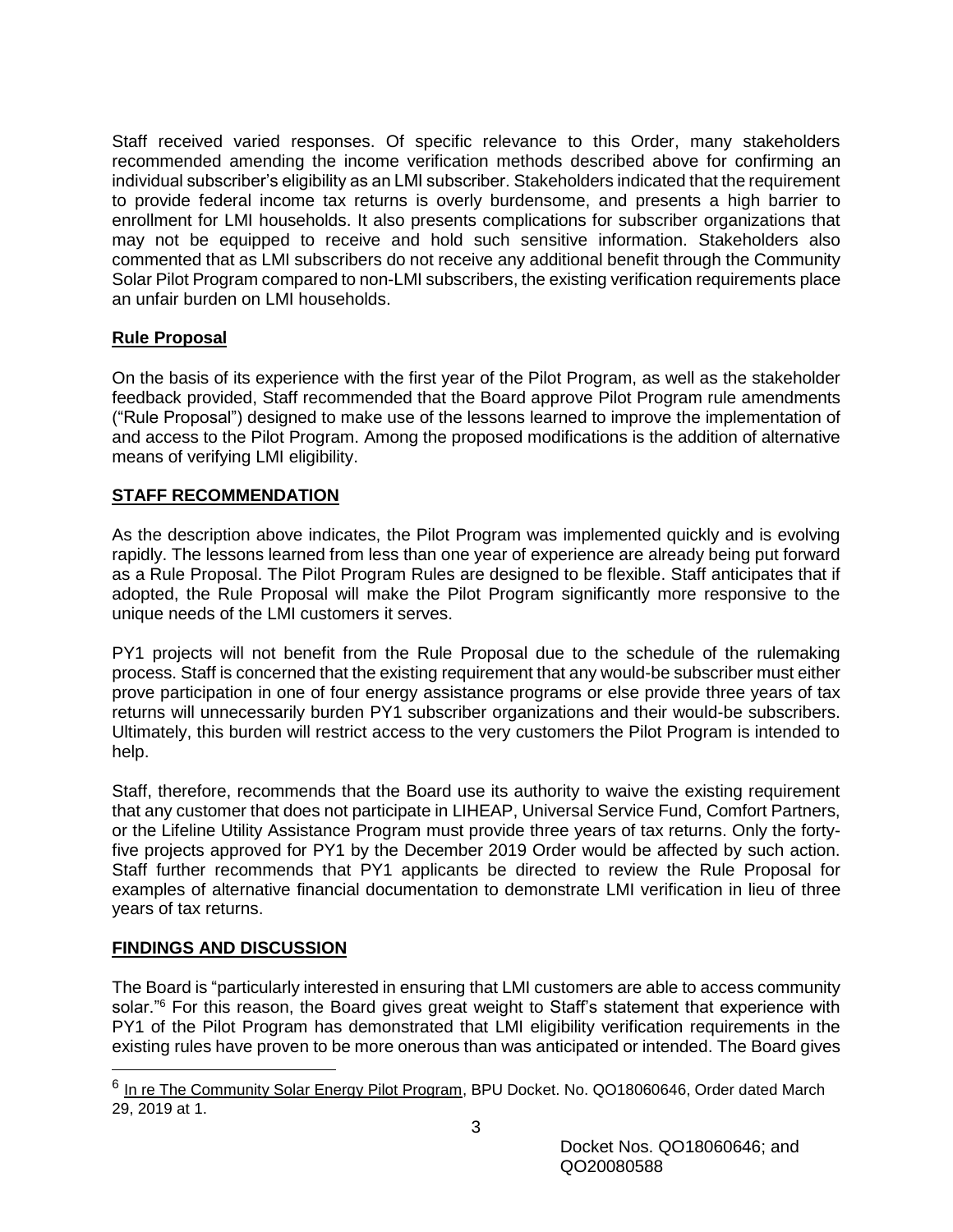additional weight to this statement as it intends to proceed with proposed rule amendments to address this issue.

The Board has the authority to waive its rules pursuant to N.J.A.C. 14:1-1.2(b), which provides that "[i]n special cases and for good cause shown," the Board may relax or permit deviations from these rules. Further, in accordance with the general purposes and intent of its rules, the Board shall waive sections of its rules if "full compliance with the rule would adversely affect the ratepayers of a utility or other regulated entity, the ability of said utility or other regulated entity to continue to render safe, adequate and proper service, or the interests of the general public."<sup>7</sup>

The Pilot Program Rules are intended to promote access to the benefits of solar energy to those unable to place solar upon their own property and in particular to promote such access to LMI customers. The eligibility verification requirements codified in the Pilot Program Rules were adopted in service of the overarching policy goal of providing LMI and other customers with a means of accessing the State's solar market notwithstanding an inability to place solar upon their own property. As described above, the Pilot Program Rules limited eligibility verification to either participation in one of four assistance programs or the customer's tax returns for the previous three years. However, Pilot Program participants have found this requirement so burdensome that it presents a significant barrier to enrollment for LMI households; that it may involve providing sensitive financial information to subscriber organizations not equipped to handle it; and that it may even unduly burden LMI subscribers by comparison with more affluent subscribers. Therefore, the Board **FINDS** that full compliance with the LMI verification requirements at N.J.A.C. 14:8-9.8(d)(2)(ii) adversely affects the interests of the general public by thwarting the underlying LMI purpose of the Pilot Program Rules.

However, waiver of the existing tax return income verification rule does not obviate the need to demonstrate LMI eligibility.

The Board, finding good cause, **HEREBY WAIVES** N.J.A.C. 14:8-9.8(d)(2)(ii) for any PY1 participants that can demonstrate LMI eligibility through alternative means acceptable to Staff. The Board **DIRECTS** any applicant to PY1 that wishes to avail itself of this waiver to provide proposed LMI documentation and evidence to Staff. PY1 developers may also wish to review the Rule Proposal for examples of alternative financial documentation that may be acceptable in lieu of tax returns. The Board designates Commissioner Holden to oversee the process of verifying income eligibility and to report back to the Board periodically as the Commissioner deems it necessary.

The Board **FURTHER REITERATES** that, if a Conditionally Approved project fails to comply with the requirements of this Order, the rules at N.J.A.C. 14:8-9 as modified by this Order, or fails to be built and operated as it was proposed in its original Application, this failure may be grounds to cancel the Board's conditional approval of a project.

 $\overline{a}$ 

<sup>7</sup> N.J.A.C. 14:1-1.2(b).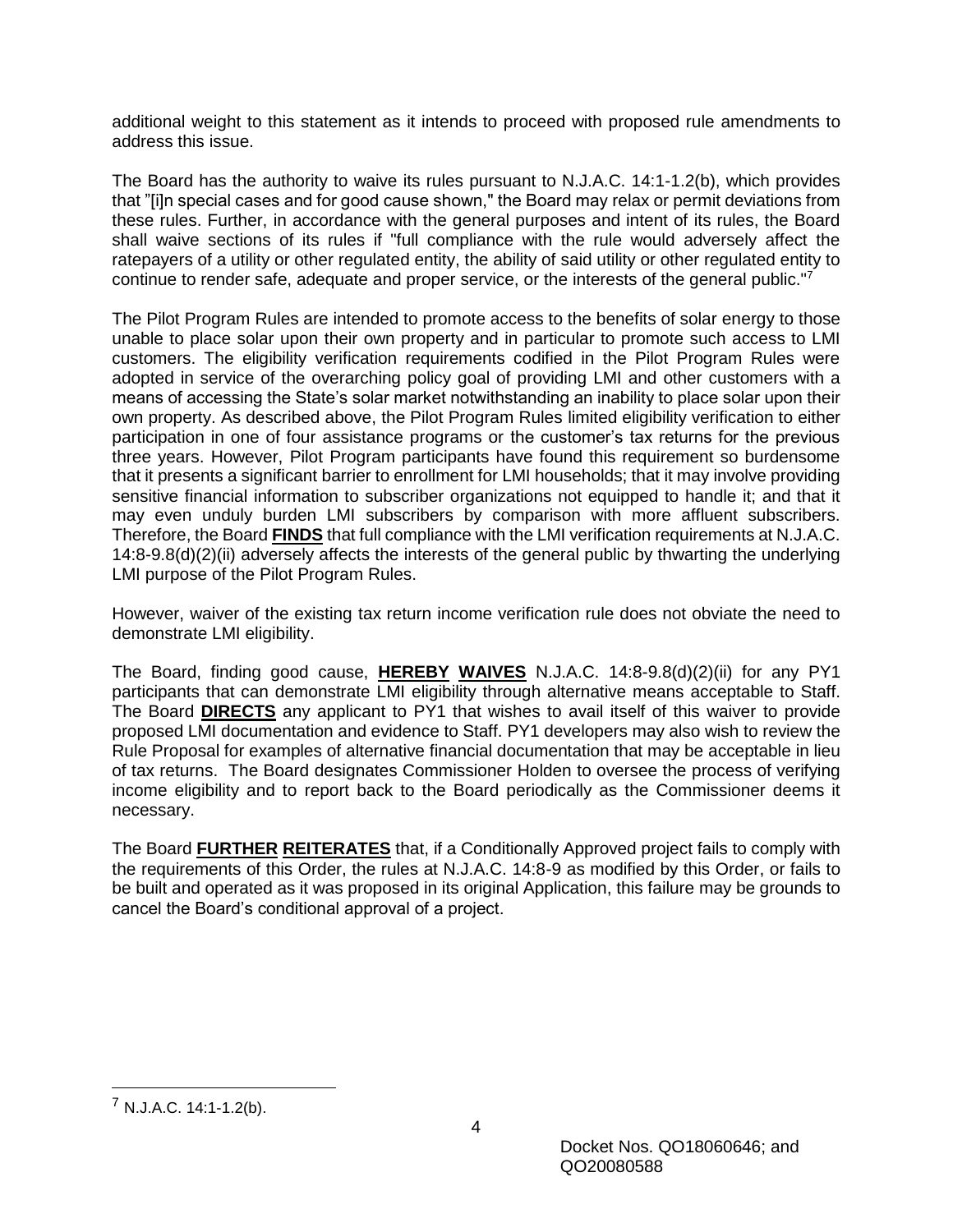The effective date of this order is October 13, 2020.

DATED: October 2, 2020 BOARD OF PUBLIC UTILITIES BY:

 $\sqrt{\mu}$ 

JOSEPH L. FIORDALISO PRESIDENT

 $\frac{1}{2}$   $\frac{1}{2}$   $\frac{1}{2}$   $\frac{1}{2}$   $\frac{1}{2}$   $\frac{1}{2}$   $\frac{1}{2}$   $\frac{1}{2}$   $\frac{1}{2}$   $\frac{1}{2}$   $\frac{1}{2}$   $\frac{1}{2}$   $\frac{1}{2}$   $\frac{1}{2}$   $\frac{1}{2}$   $\frac{1}{2}$   $\frac{1}{2}$   $\frac{1}{2}$   $\frac{1}{2}$   $\frac{1}{2}$   $\frac{1}{2}$   $\frac{1}{2}$ 

MARY-ANNA HOLDEN DIANNE SOLOMONISSIONER<br>COMMISSIONER COMMISSIONER **COMMISSIONER** 

 $V$   $\sim$ 

UPENDRA J. CHIVUKULA ROBERT M. GORDON COMMISSIONER COMMISSIONER

Welch

ATTEST:

AIDA CAMACHO-WELCH **SECRETARY**